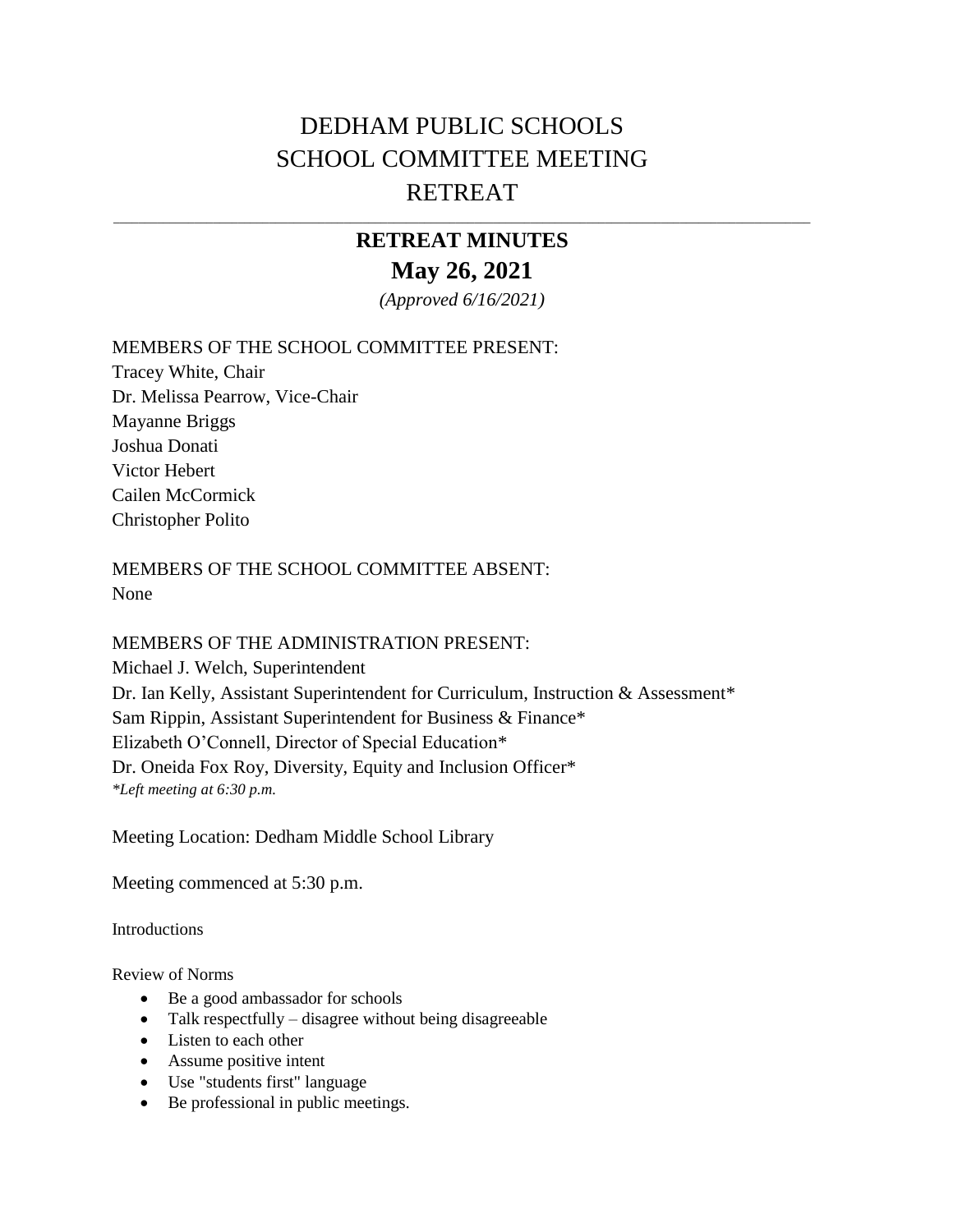- Show public confidence with leaders & direction
- Use humor
- Be approachable and welcoming/fair/efficient
- Say the same things outside the meetings as you say inside the meetings

Suggestions for new norms and/or changes will be compiled in the exit survey.

Communications and meeting agenda topics development

- Agenda topics will be compiled by the Chair and Vice-Chair in conjunction with the Superintendent
- Any suggestions should run through the Chair and/or Vice-Chair

Reviewed SY21 School Committee Goals (available on the district website)

Reviewed DPS "20/20 Vision" Strategic Plan (available on the district website)

Reviewe[d Strategic Improvement Restructuring](https://drive.google.com/open?id=0B6ehFhwSwmXcTUVtTVdoQVMyTWc) (available on the district website)

Goals Development

- 1. Communications
	- a. Reaching Community
		- i. Dedham Times (Consistency)
	- b. Quarterly School Committee Reports
	- c. Regular meetings with Communications Coordinator
	- d. Communications Subcommittee
		- i. Monthly meetings
	- e. Policies and practices around Committee practices
	- f. Live vs. Hybrid vs. Remote meetings
	- g. Face to face listening
- 2. FY2023 Budget Development
	- a. ESSER 3
	- b. Norfolk County Funding
	- c. Remediation Support
	- d. Additional Need
	- e. Mental Health
	- f. Town ARP Funds
- 3. District Infrastructure
	- a. Oakdale Project
		- i. Fall Town Meeting Feasibility Study
	- b. DHS Upgrades
- 4. Equity
	- a. Student Voice